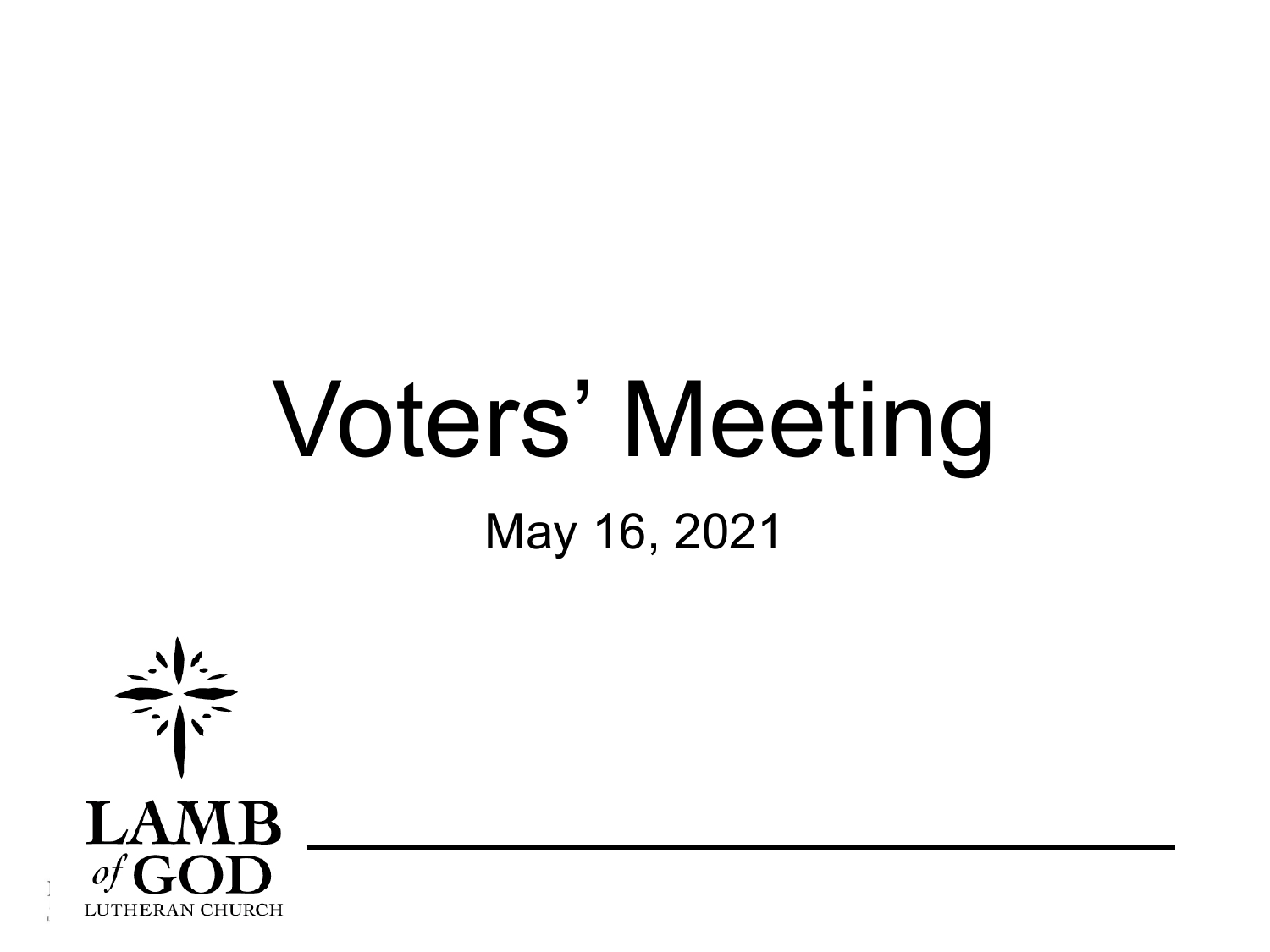## genda

Call Meeting to Order **Mike Van Strien** Call Meeting to Order Devotion/Opening Prayer **Pastor Settle** Review/Approve Previous Meeting Minutes Kelly Laskowski **Discussion**

- 2020-2021 Financial Update
- Mission and Ministry Plan

#### **Voting Items**

- Ratification of New Members
- 2021-2022 Budget Approval
- Adjourn

Closing Prayer **Pastor Settle** 

Christina Knox Pastor Settle

Mike Van Strien Mike Van Strien Mike Van Strien

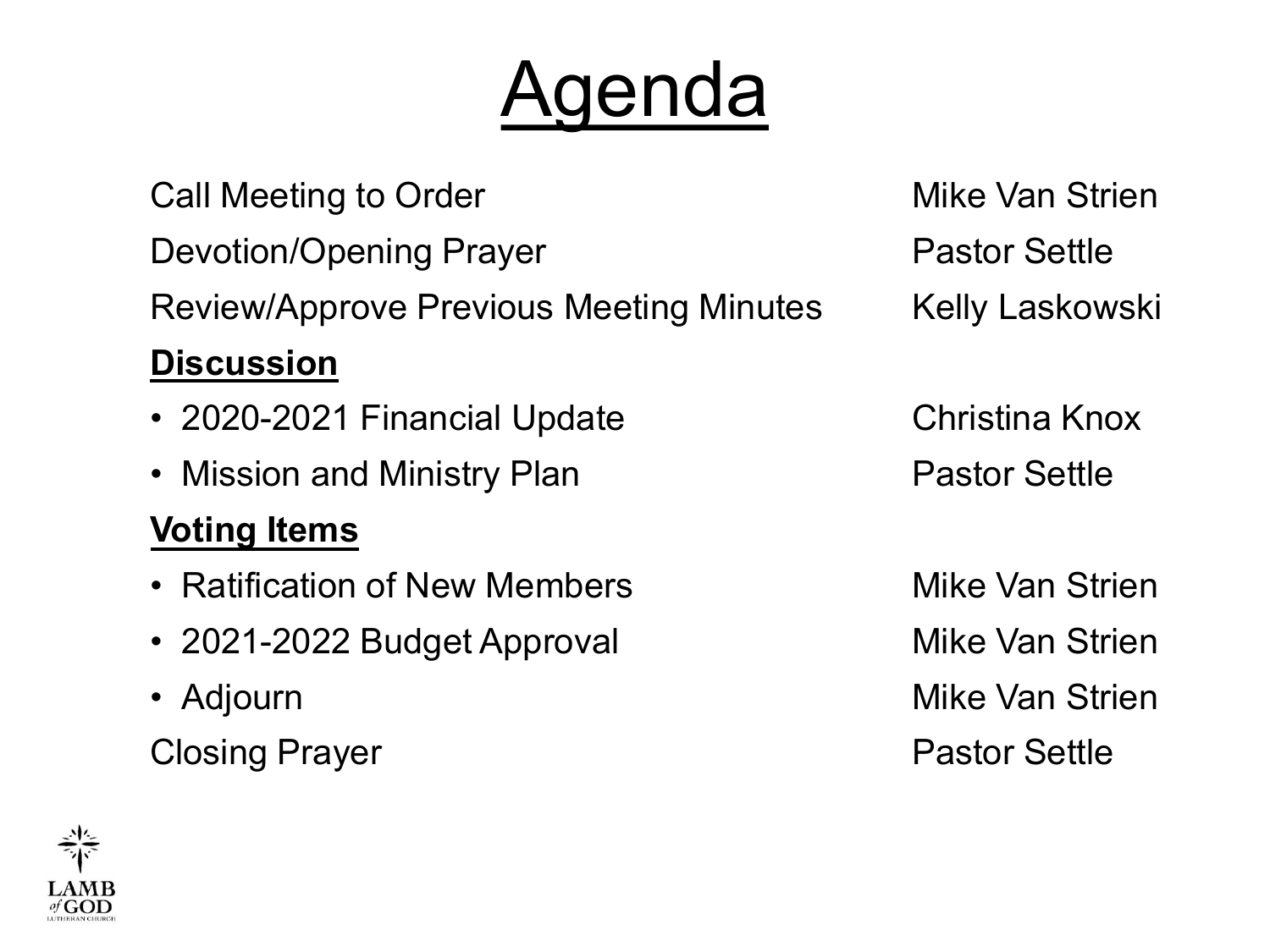#### **Lamb of God Lutheran Church Congregational Meeting November 8, 2020**

The meeting was called to order at 11:44am by Doug Janeway, President.

Pastor Settle led the congregation in a devotion.

#### **Discussion**

**2020 Financial Update –** Treasurer Christina Knox presented the financial statement to the congregation. We have experienced challenges with our giving, most likely due to the Covid pandemic. Thus far in this budget cycle, we are about \$35k (10%) below budget on contributions. ECM revenue is short about \$19k due to the delayed start. We are also about \$78k under budget on expenses; some of that is due to the delayed opening of the ECM; some is due to building maintenance items that were budgeted but have not yet been spent but are anticipated to be spent in the year. Currently our actual income and spend total is favorable to budget by about \$23k. We are current on all of our bills, including our mortgage.

ACT campaign - \$1.471M pledged; \$811k received – about 55% of pledges.

Mortgage – from Nov 2019 to Oct 2020 we have reduced the balance by \$817k, making a balance of \$2.061M.

**Capital Campaign Update -** Greg Johnson gave a report on the ACT capital campaign. The original goals were elimination of our debt, the 50<sup>th</sup> anniversary celebration, and sanctuary updates. The anniversary celebration was last Sunday; the primary sanctuary updates have been completed. Next Sunday will be recommitment Sunday. This will be a time to recommit to your pledge or update it as needed, or to pledge if you didn't originally make a commitment. We will also be committing for the monthly budget.

#### **Voting Items**

**Review/Approve Previous Minutes** - The minutes from the congregational meeting on June 28, 2020 were presented for review and approval. A motion was made by Derrell Bulls, Sr. and seconded by Greg Johnson to approve the minutes as presented.

**Grove Mission Plant-** Pastor Travis Hartjen attended the meeting. He told voters that the Grove has been meeting at Marty B's Restaurant. Their attendance has grown to average about 75 people per week. Their goal was to call a Timothy pastor when they reached 75-100 people worshipping. They are ready now to call the Timothy pastor. Pastor Hartjen would work with the Timothy pastor and move towards his next church plant. There are several families from Lamb of God who are attending the Grove now.

The Grove is not a chartered church and therefore cannot issue a call. Doug Janeway presented the resolution for the sponsorship of the divine call for the mission plant. LOG would provide admin support for payroll, insurance, etc., but the funding will come from the Grove, not out of our budget.

Motion to approve: Ron Lentz - 2<sup>nd</sup> - Doug Williams.

#### **CMC Elections –**

VP – Rick Pfeil Chairman of Outreach – Michelle Moran Secretary – Kelly Laskowski Chairman of Servanthood – Joel Jeppson Chairman of Music Ministry – Greg Johnson

Head Elder – Brian Thane Chairperson of Early Childhood Ministry – Sharon Gardner

#### **Motion to elect by acclamation: Tony Moses. Dave Hawkins 2nd . THE MOTION CARRIED.**

There being no further business, Ron Lentz made a motion to adjourn. It was seconded by Curtis Zell. **THE MOTION CARRIED.**

Pastor Settle closed the meeting with a prayer.

#### **The meeting was adjourned at 12:40.**

**Respectfully submitted,** *Patti Hawkins*

**Secretary**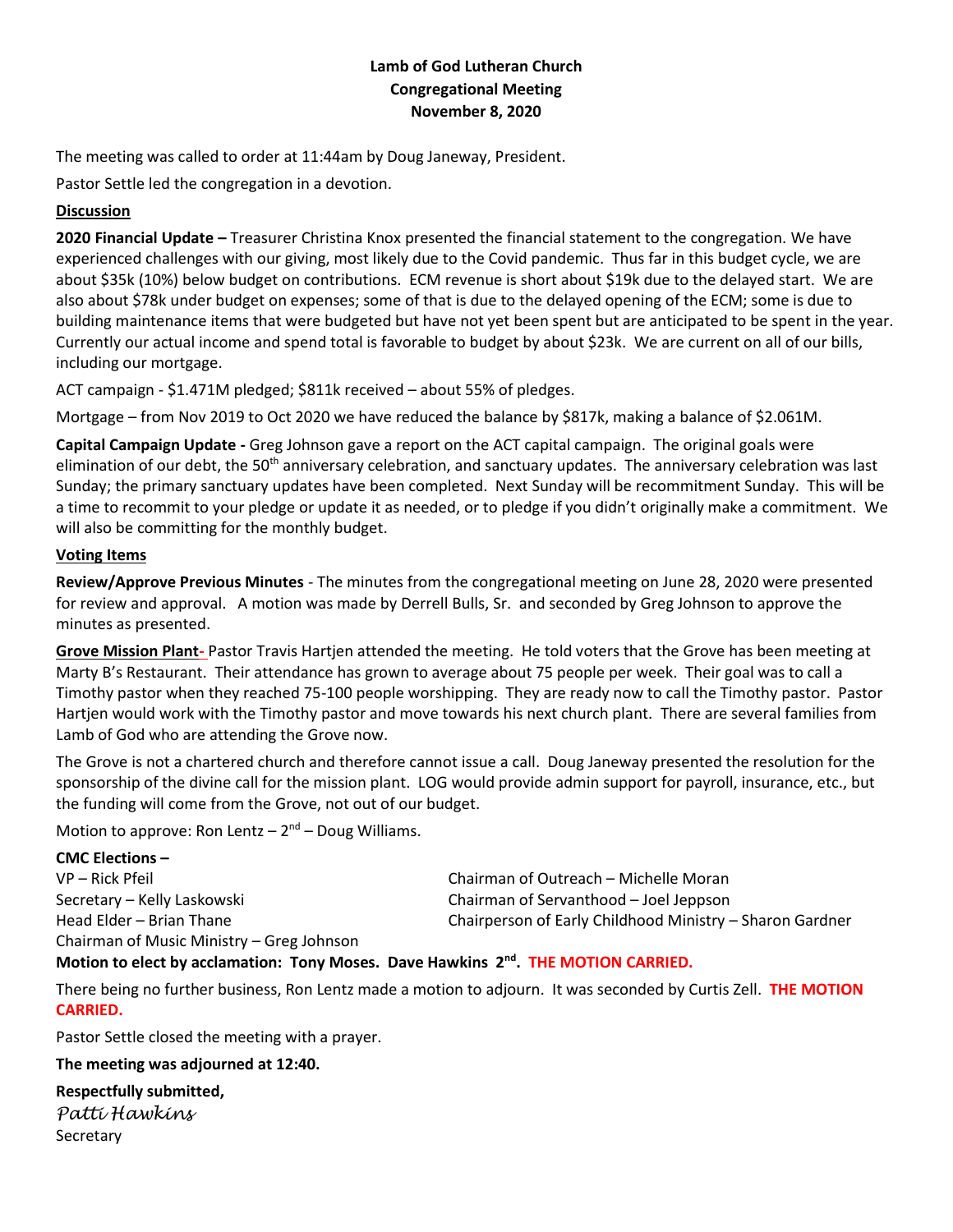### Minutes Approval

#### **Recommended Motion:**

Motion to approve November 2020 Congregational Meeting Minutes

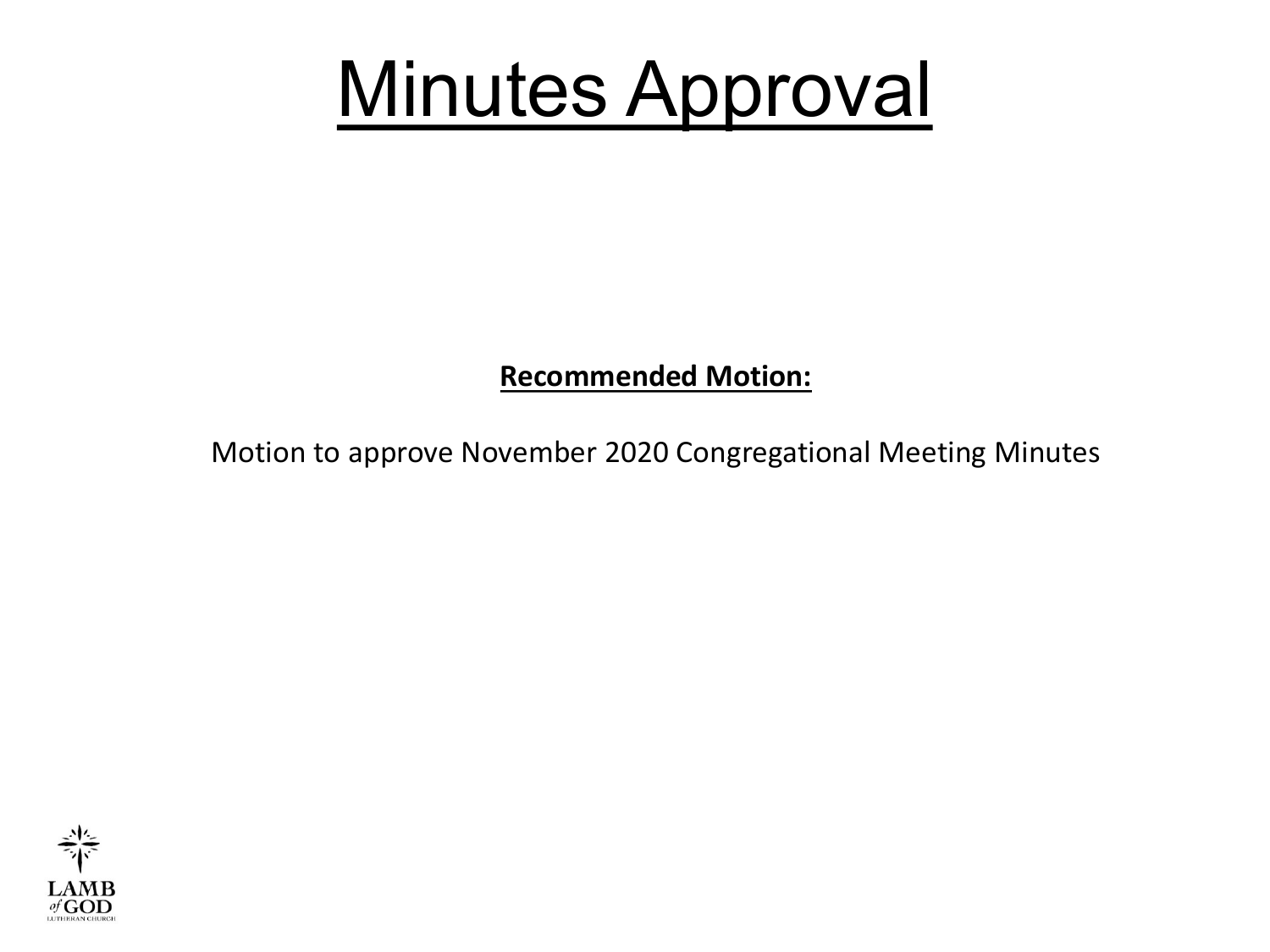## 2020-2021 Financial Update



Year-to-Date contributions are slightly ahead of budget for the first time this budget cycle!

- Majority of income shortfall related to impact of the pandemic on the ECM start dates and reduced enrollment numbers. A majority of this shortfall is offset by a reduction in expenses related to teacher's salaries and benefits.
- Based on current giving trends and potential expense savings, projecting to be slightly ahead of budget by end of fiscal year.



All bills are current, including mortgage payments and outreach programs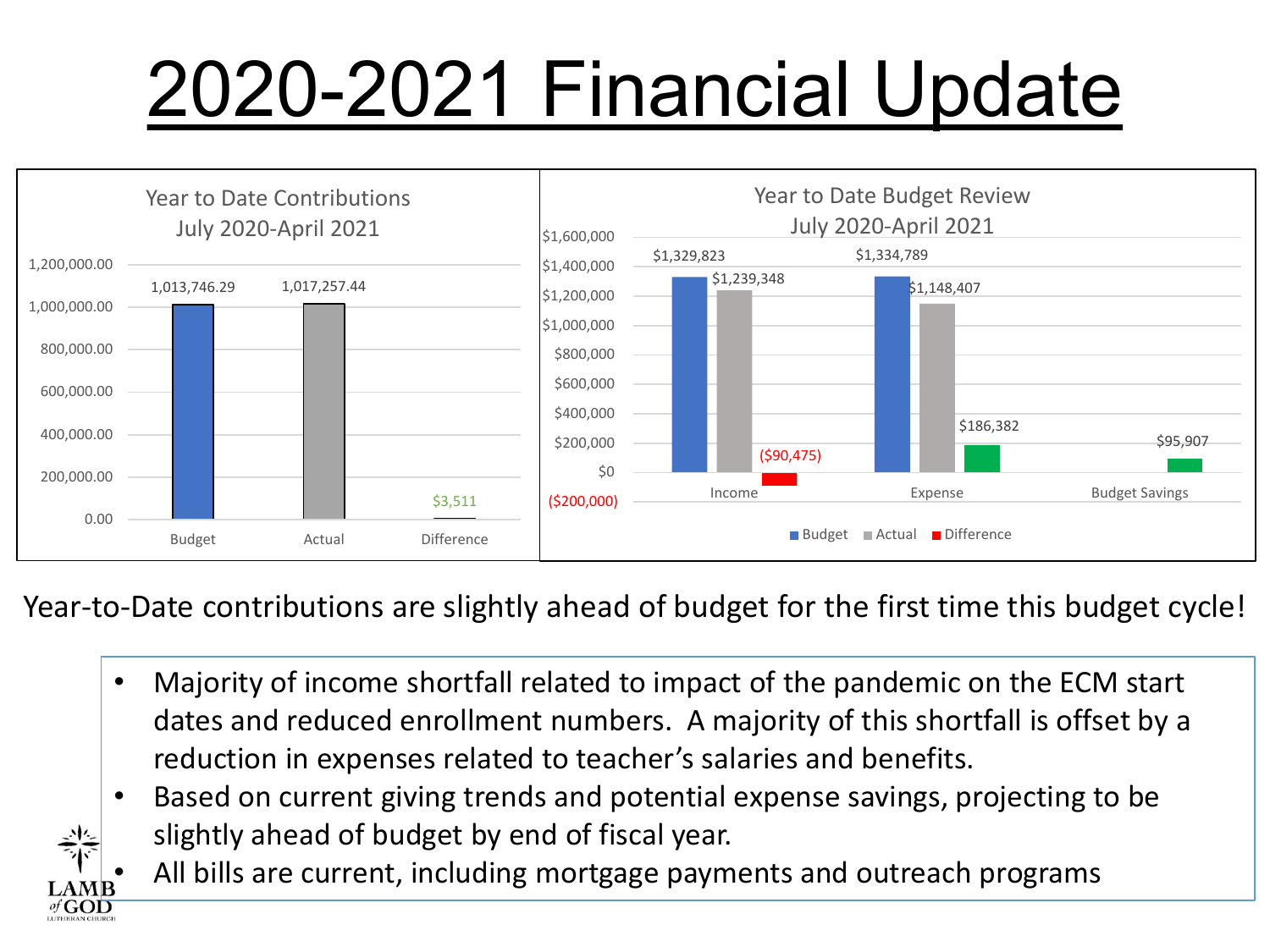## 2020-2021 Financial Update

|                                           | Apr 21     | <b>Budget</b>         | Jul '20 - Apr 21 YTD Budget Annual Budget |                           |              |                                   |
|-------------------------------------------|------------|-----------------------|-------------------------------------------|---------------------------|--------------|-----------------------------------|
| 4000 CHURCH INCOME                        |            |                       |                                           |                           |              |                                   |
| 4010 Contributions Income                 |            |                       |                                           |                           |              | Contributions                     |
| 4011 · Envelopes                          | 108,706.00 | 85,703.59             | 984,593.10                                | 951,313.60                | 1,144,146.69 | \$3,511                           |
| 4012 · Plate                              | 4,128.11   | 5,769.23              | 32,664.34                                 | 62,019.23                 | 75,000.00    | ahead of budget!                  |
| 4013 · Sunday School                      | 0.00       | 38.46                 | 0.00                                      | 413.46                    | 500.00       |                                   |
| Total 4010 · Contributions Income         | 112,834.11 | 91,511.28             |                                           | 1,017,257.44 1,013,746.29 | 1,219,646.69 | Will use                          |
| Total 4020 · Designated Expense Reduction | 1,461.21   | 8,250.00              | 2,961.21                                  | 14,700.00                 | 28,200.00    | restricted funds                  |
| Total 4030 · Miscellaneous Income         | 0.00       | 0.00                  | 3,132.00                                  | 700.00                    | 700.00       | and contingency<br>allocation, if |
| 4040 · Contingency Allocation             | 0.00       | 2,850.00              | 0.00                                      | 5,700.00                  | 11,400.00    | necessary                         |
| Total 4000 · CHURCH INCOME                |            | 114,295.32 102,611.28 |                                           | 1,023,350.65 1,034,846.29 | 1,259,946.69 |                                   |
| 4500 · ECM INCOME                         |            |                       |                                           |                           |              |                                   |
| 4510 · Registration                       | 27.50      | 0.00                  | 29,867.50                                 | 35,000.00                 | 35,000.00    | <b>ECM</b> pandemic               |
| 4511 · Tuition                            | 25,377.37  | 32,222.00             | 186,129.75                                | 257,777.00                | 290,000.00   | impact                            |
| 4516 · Enrichment                         | 0.00       | 0.00                  | 0.00                                      | 2,200.00                  | 2,200.00     | \$78,980 shortfall                |
| Total 4500 · ECM INCOME                   | 25,404.87  | 32,222.00             | 215,997.25                                | 294,977.00                | 327,200.00   |                                   |
| <b>Total Income</b>                       |            | 139,700.19 134,833.28 | 1,239,347.90                              | 1,329,823.29              | 1,587,146.69 | <b>Total shortfall</b>            |
|                                           |            |                       |                                           |                           |              | through May<br>\$90,476           |
| <b>LAMB</b>                               |            |                       |                                           |                           |              |                                   |

of  $GOD$ LUTHERAN CHURCH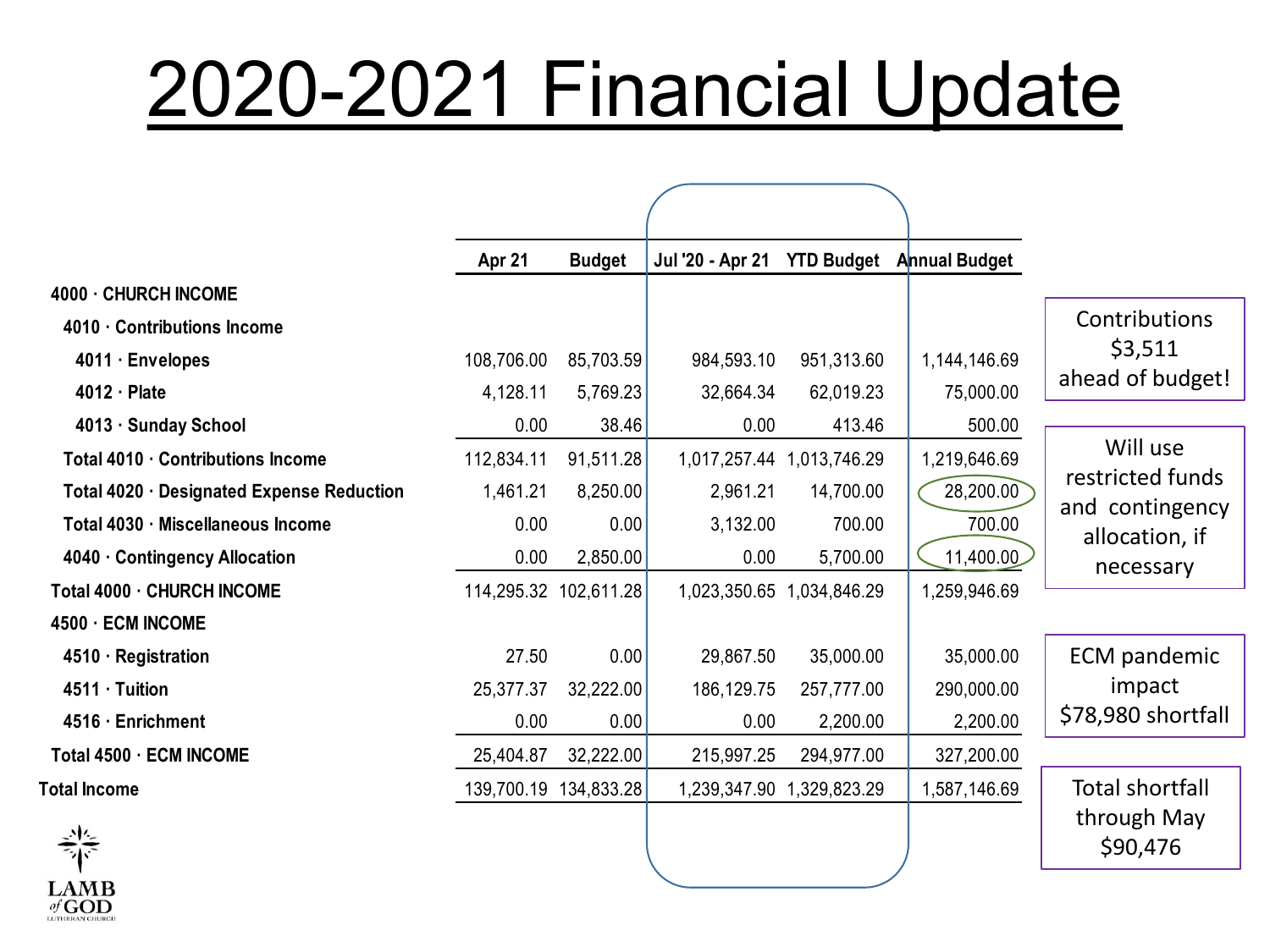### 2020-2021 Financial Update

|                                            | <b>Apr 21</b> | <b>Budget</b>         | Jul '20 - Apr 21 |                           | <b>YTD Budget</b> Annual Budget |                        |
|--------------------------------------------|---------------|-----------------------|------------------|---------------------------|---------------------------------|------------------------|
| 5000 · CHURCH EXPENSES                     |               |                       |                  |                           |                                 | Most salary and some   |
| Total 50 · SALARY/BENEFITS                 | 65,429.56     | 62,743.58             | 567,006.04       | 611,477.96                | 724,467.00                      | benefits savings due   |
| Total 51 · BENEFITS/PAYROLL TAXES          | 17,899.34     | 20,683.33             | 168,135.60       | 204,833.42                | 246,200.00                      |                        |
| Total 52 · ALLOWANCES                      | 2.24          | 341.67                | 308.71           | 3,416.74                  | 4,100.00                        | to pandemic            |
| Total 53 · CONFERENCES/CONT ED/INTERNSHIPS | 375.00        | 166.67                | 2,110.93         | 6,666.74                  | 7,000.00                        |                        |
| Total 54 · CONTRACTORS                     | 3,864.97      | 4,308.33              | 31,559.01        | 41,083.34                 | 49,300.00                       |                        |
| Total 55 · PASTORAL MINISTRY               | 375.47        | 441.66                | 2,733.72         | 4,916.68                  | 5,800.00                        |                        |
| Total 56 · MUSIC MINISTRY                  | 1,266.49      | 1,045.84              | 4,718.11         | 7,058.44                  | 8,250.00                        |                        |
| Total 67 · MULTI-MEDIA MINISTRY            | 0.00          | 62.50                 | 444.08           | 625.04                    | 750.00                          |                        |
| Total 57 · ELDER MINISTRY                  | 1,377.61      | 1,000.00              | 1,536.99         | 1,375.00                  | 2,075.00                        | Majority of savings    |
| Total 68 · CARE MINISTRY                   | 0.00          | 0.00                  | 100.45           | 300.00                    | 300.00                          | related to pandemic    |
| Total 58 · OUTREACH MINISTRY               | 10,157.72     | 10,278.55             | 102,303.04       | 102,785.54                | 123,342.69                      | and general savings by |
| Total 59 · EDUCATION MINISTRY              | 0.00          | 16.67                 | 237.83           | 166.70                    | 200.00                          | the staff              |
| Total 60 · EARLY CHILDHOOD MINISTRY        | 829.24        | 666.67                | 7,988.49         | 13,666.70                 | 15,100.00                       |                        |
| Total 61 · CHILDREN'S MINISTRY             | 39.82         | 2,229.17              | 1,294.29         | 9,391.70                  | 13,850.00                       |                        |
| Total 62 · YOUTH MINISTRY                  | 127.12        | 1,933.33              | 633.00           | 3,833.38                  | 4,100.00                        |                        |
| Total 63 · FELLOWSHIP MINISTRY             | 0.00          | 333.33                | 555.87           | 3,333.34                  | 4,000.00                        |                        |
| Total 64 · SERVANTHOOD MINISTRY            | 319.11        | 270.83                | 722.30           | 1,608.34                  | 1,650.00                        |                        |
| Total 65 · FACILITIES/FINANCE MINISTRIES   | 26,946.80     | 29,380.99             | 254,650.46       | 317,125.30                | 375,462.00                      |                        |
| Total 66 · CMC MINISTRY                    | 0.00          | 0.00                  | 1,368.25         | 1,125.00                  | 1,200.00                        |                        |
| Total 5000 · CHURCH EXPENSES               |               | 129,010.49 135,903.12 | 1,148,407.17     | 1,334,789.36              | ,587,146.69                     |                        |
| <b>Total Expense</b>                       |               | 129,010.49 135,903.12 |                  | 1,148,407.17 1,334,789.36 | ,587,146.69                     | Current actual income  |
| <b>Net Ordinary Income</b>                 | 10,689.70     | $-1,069.84$           | 90,940.73        | $-4,966.07$               | 0.00                            | and spend is favorable |
| $\sqrt{2}$                                 |               |                       |                  |                           |                                 | to budget by \$186,382 |

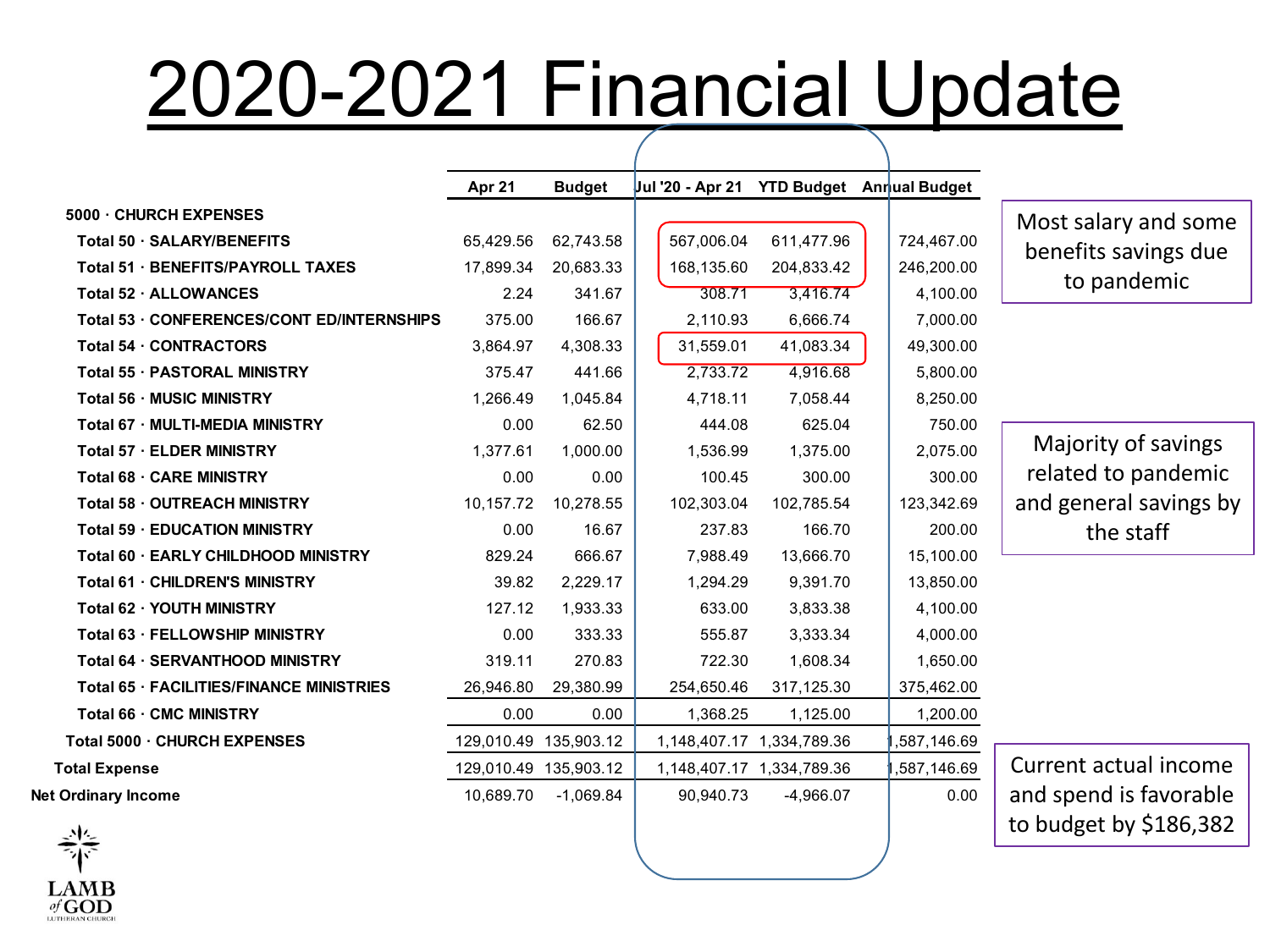## ACT and Mortgage Update

#### *74% of pledges received halfway through the campaign!*



| <b>Mortgage Balance</b> |                                                    |  |  |  |  |
|-------------------------|----------------------------------------------------|--|--|--|--|
| \$2,878,443             | Nov. 2019 Principal                                |  |  |  |  |
| \$1,775,843             | May 2021 Principal<br>(\$1,102,600 reduction)      |  |  |  |  |
| \$9,729                 | <b>Monthly Payment</b>                             |  |  |  |  |
| \$4,300 / \$5,429       | <b>Approximate Current</b><br>Principal / Interest |  |  |  |  |
| <b>Mortgage Details</b> |                                                    |  |  |  |  |
| 3.5%                    | <b>Interest Rate</b>                               |  |  |  |  |
| 09/05/2022              | <b>ARM Maturity Date</b><br>(3 year renewable)     |  |  |  |  |

09/05/2049 Loan Maturity Date

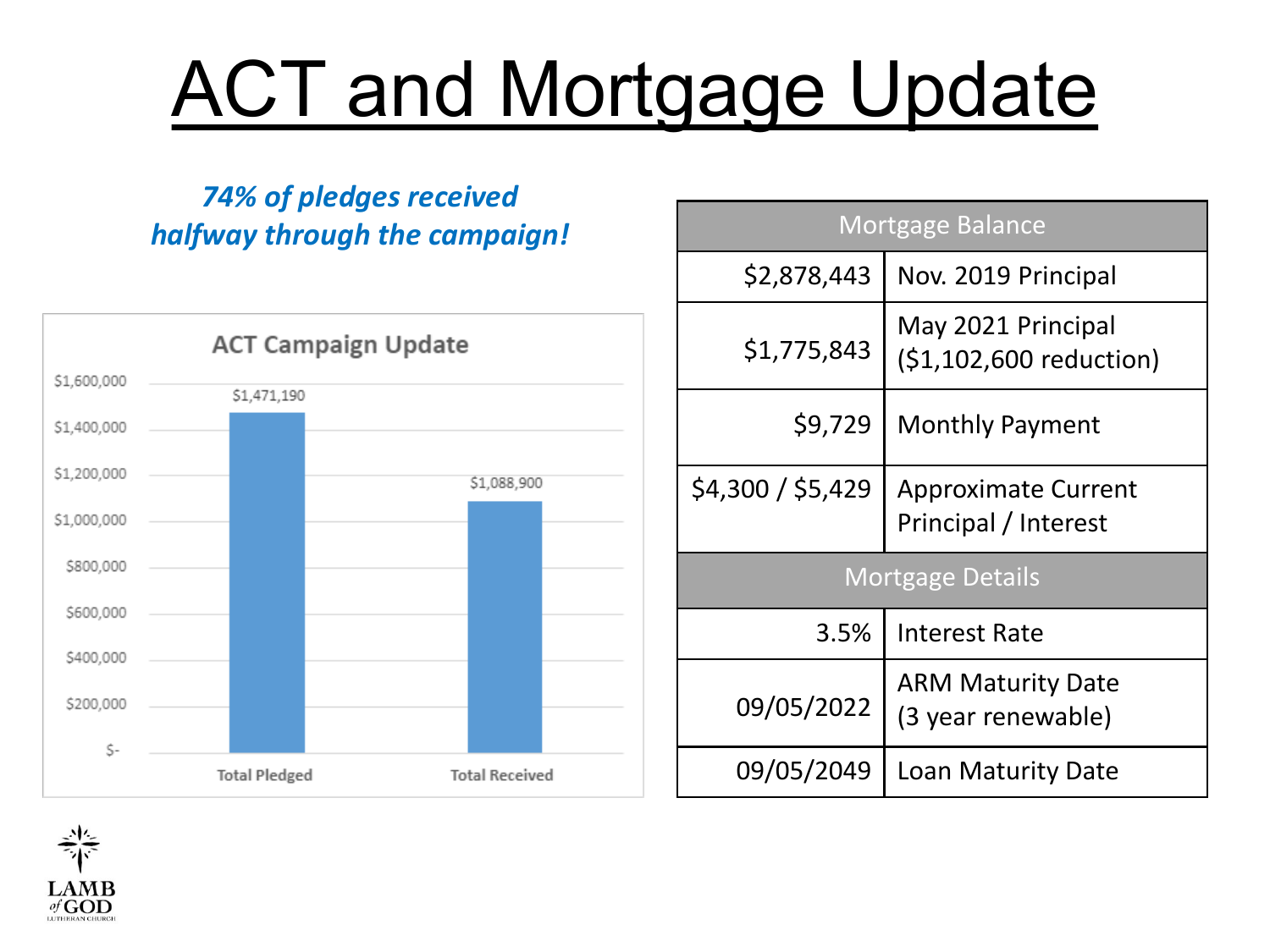## 2021- 2022 MISSION AND MINISTRY PLAN

### **Congregation Goals**

Creating Connections:

- Deepening of Personal Prayer Life
- Involved in Kingdom work in the Community
- Involved in two or more LOG Servant Events
- $\circ$  Inviting people to participate church/events
- Connect to Small Groups/Bible Studies/Fellowship Events
- Generous with time, talent, treasure
- Encouraging another person in their walk of faith
- Fostering relationships through Online Connections

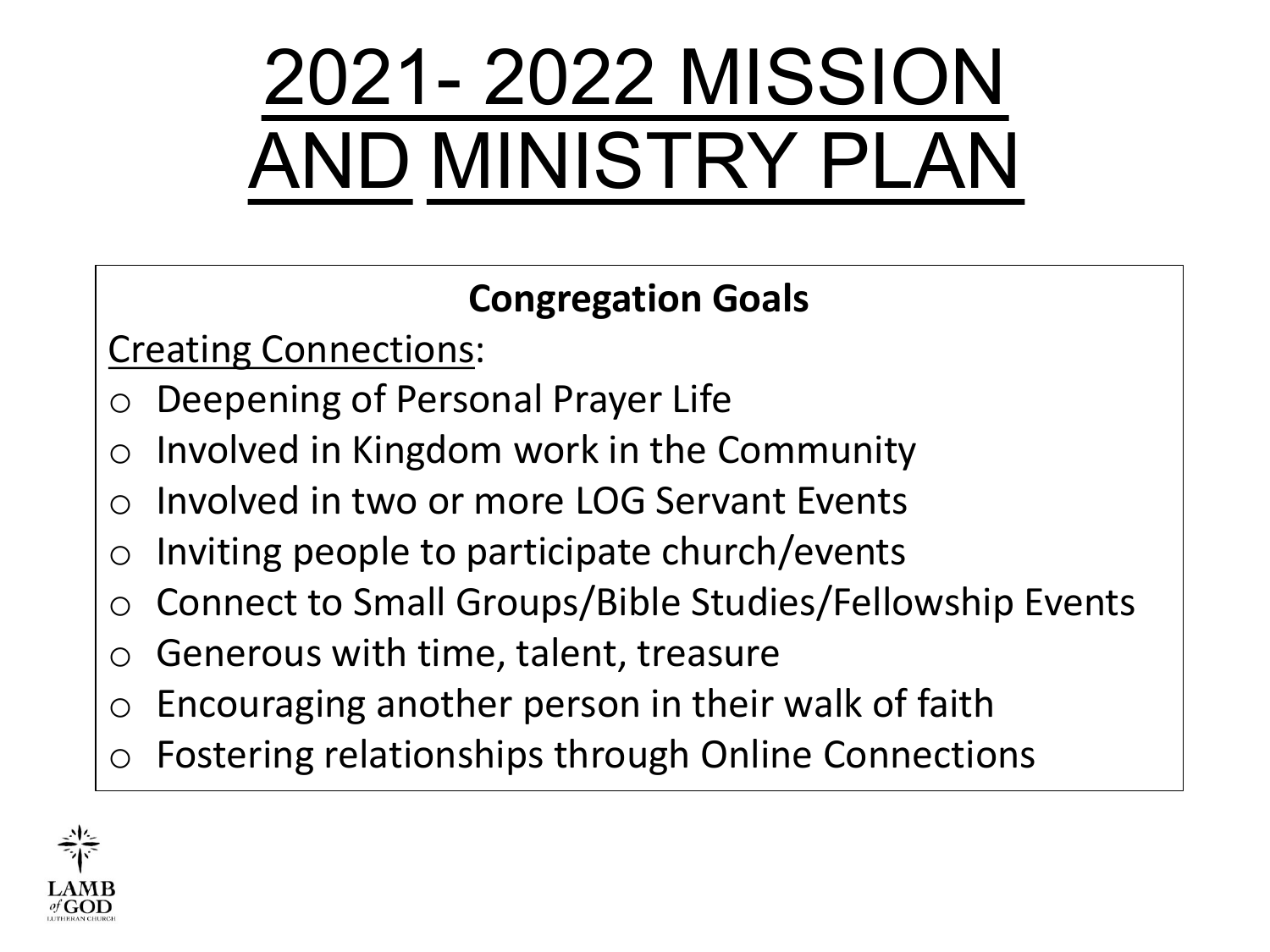## 2021- 2022 MISSION AND MINISTRY PLAN

#### **CMC Ministry Goals**

- In what ways can the CMC innovate through Online Connections?
- Encourage People to be 'Involved' and 'Invested': Our Goal: Words to Communicate the Goal:
- 
- 2. Kingdom work in the Community "Join the Mission" (serve)
- 
- 4. Inviting people to Participate "Bring a Friend" (invite)
- 
- 

1. Deepened Prayer Life "Let's Pray About It" (prayer)

3. LOG Servant Events "Join the Mission" (service)

5. Foster Relationships "Choose Community" (connect)

- 6. Give Generously "Be Generous" (tithe/give)
- 7. Equip each other as the Body of Christ "I'll Show You How" (discipleship)
- Each Board brainstorm to evaluate their events: What best serves the mission?
- Begin search for Youth Director to add to ministry team

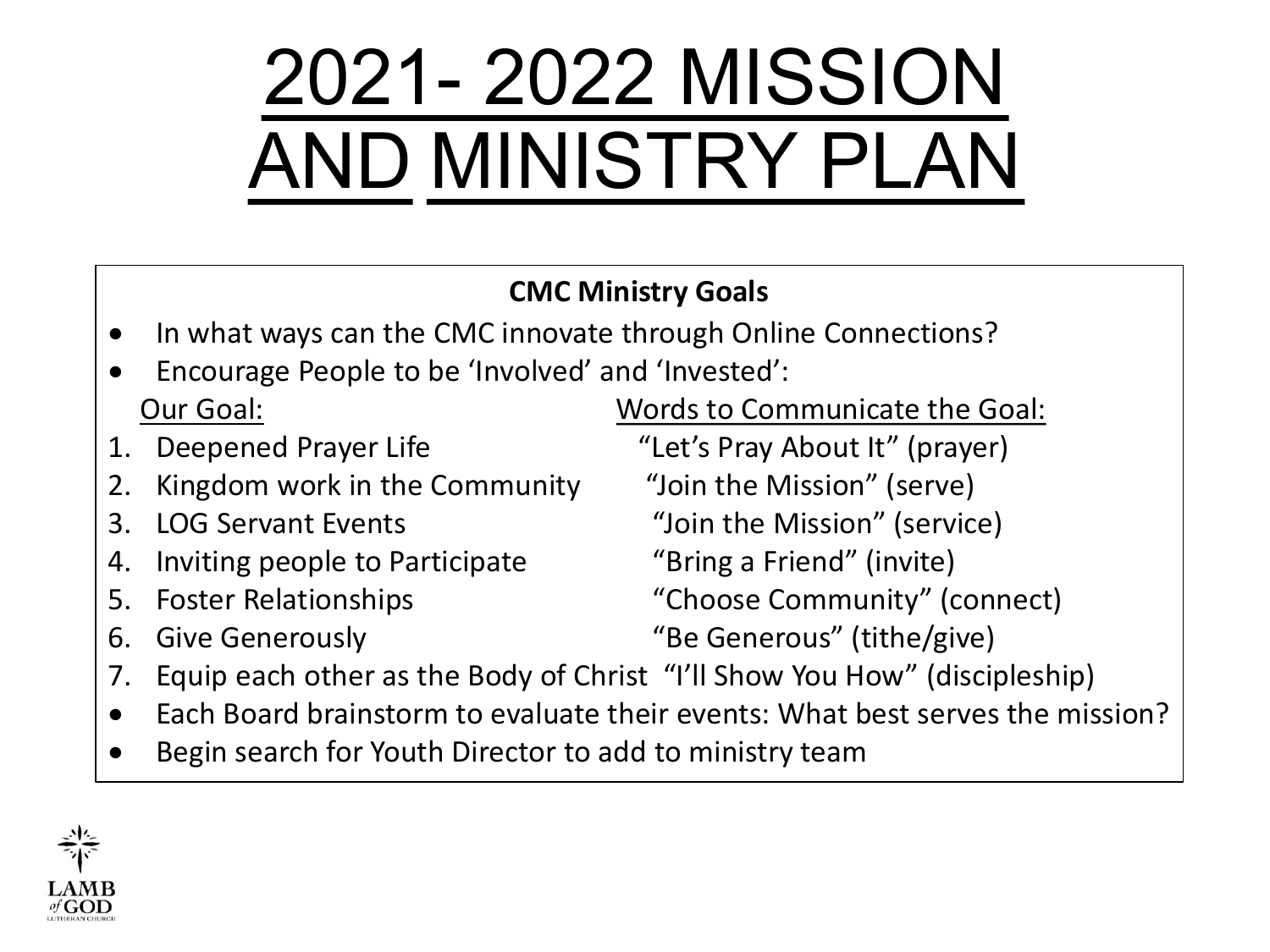## 2021- 2022 MISSION AND MINISTRY PLAN

### Pastoral Ministry Goals

- o Mentor Vicar Payne through 2020 vicarage; Jan 2021 Ordination/Installation
- $\circ$  Integration of Duties between Vicar Payne and Hannah Prindiville  $-$ Family Life
- o Revisit Faith 101/102 to get back to basics of Word of God and Discipleship - 'Connection Coaching' – teach people HOW to connect with other people
- o Integrate Visitation and Bible Study as Regular Part of Elders Ministry
- o Share a clear 'ministry process' for our church family (how we do things)
- o Publish book "Wholehearted Welcome in a Brokenhearted World: Rethinking Dinner Tables, Hospitality and Community One Welcome at a Time"

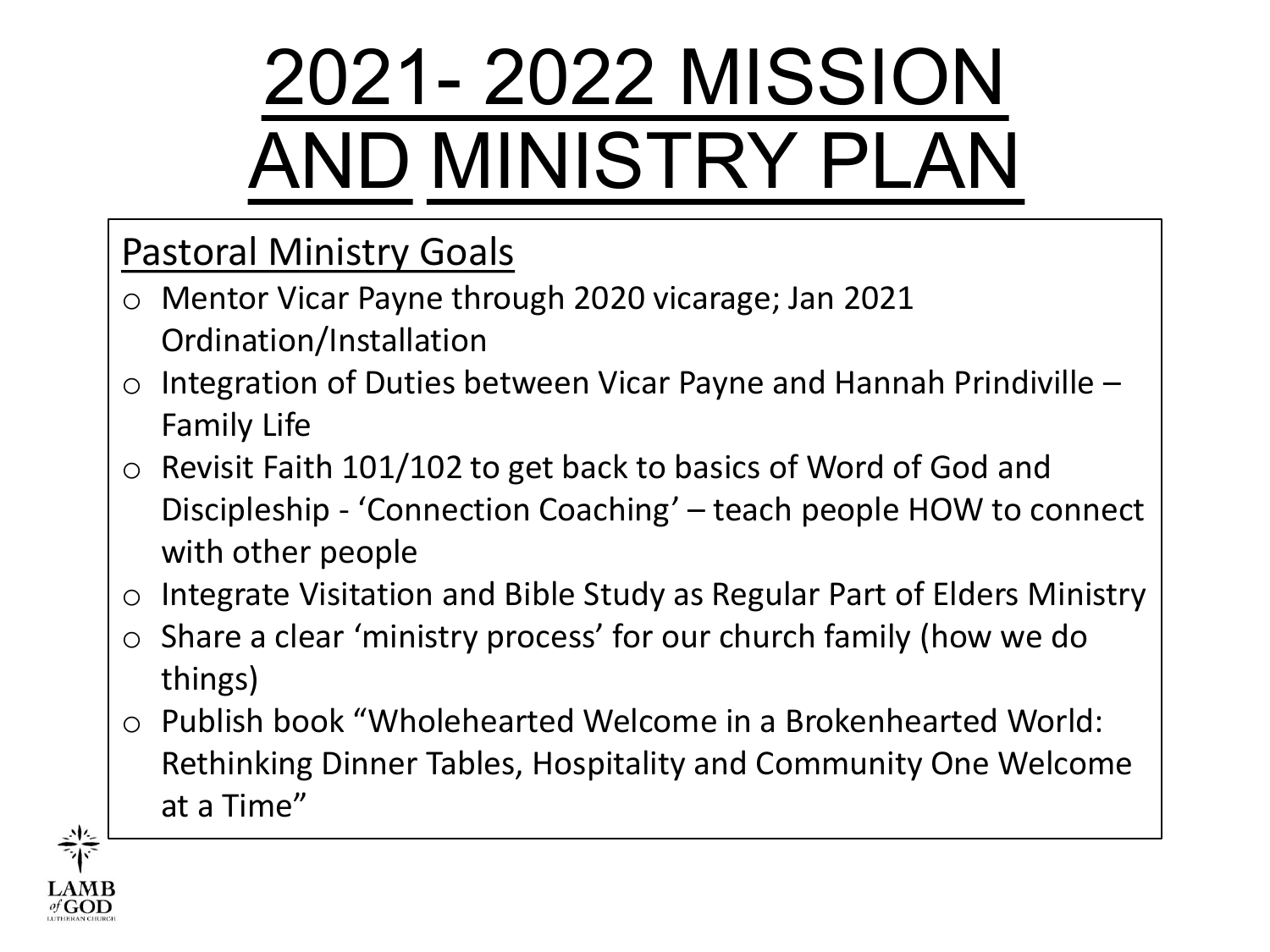#### **SYNOD – DISTRICT DIRECTED**

**Texas District, LCMS**. LOG tithes dollars to the District and Synod to support their missions.

**Korean Mission Outpost**. Church serving the Korean Lutheran community in Flower Mound with support from the Texas District. Lamb of God is hosting space in the Chapel for them to gather for worship. Rev. Yi provides ESL services at Lamb of God to Korean immigrants and other pastoral services throughout the community.

#### **INTERNATIONAL MISSIONS**

**Paul Federwitz-Lutheran Bible Translators**. Paul and Ali have been serving with LBT in Ghana since 2007. As an information technology consultant and trainer, Paul helped the Ghana Institute of Linguistics, Literacy, and Bible Translation develop the people and infrastructure needed to provide computer services for their organization and partners. Paul now serves as the Associate Director for Program Ministries and Chief Information Officer for Lutheran Bible Translators. He focuses his ministry effort on IT infrastructure and training over a wider geographic scope.

Ali manages the home and is responsible for the home education of their children. She has a passion to help missionaries remain healthy in their various fields and roles. Using her gifts in this area, Ali serves as a Member Care Coordinator. She provides training, consultation, lay counseling, crisis response, and referral for LBT's missionaries and staff helping them not just survive the stresses of cross-cultural ministry, but to thrive.

**David Federwitz Lutheran Bible Translators**. Rev. David and Valerie Federwitz have been serving in Africa since 2003. They worked in Ghana with Komba-speaking people to develop a Komba language primer series. While David continues to encourage and support the Komba Literacy and Bible Translation Project, he is now LBT's Regional Director for Liberia, Sierra Leone, Ghana, Nigeria, and Cameroon. He spends time with current and potential partner organization leaders in these countries and supervises the LBT missionaries who work in these countries, encouraging and advising them as they serve in their various locations and capacities.

Valerie manages their household, communicates with family and supporters, and is studying to be a Certified Nutrition Therapy Practitioner with the goal of helping her family and missionary colleagues maximize their health through balanced nutrition.

**Iantha Schweive-Mission of Christ Network**. Iantha serves as the Director of the Concordia Mission Institute and facilitates mission partnerships with the ministries of the Lutheran Church–Hong Kong Synod. Iantha's husband, Joel, is an ordained minister serving as pastor of Church of All Nations in Hong Kong.

**New Missionary Opportunity**. We have allotted money in hopes to bring on a new missionary opportunity.

#### **LOCAL MISSIONS** *(Descriptions of missions taken from individual websites or pamphlets)*

**Christian Community Action.** In the name of Jesus Christ, Christian Community Action ministers to the poor by providing comprehensive services that alleviate suffering, bring hope and change lives. CCA helps! "We were to spread His love, not by word, but by our lives and by a caring ministry dedicated to easing the pain and suffering of the least blessed in this world. We listened. We heard. We obeyed. And a ministry was born." – Tom Duffy, Founder, CCA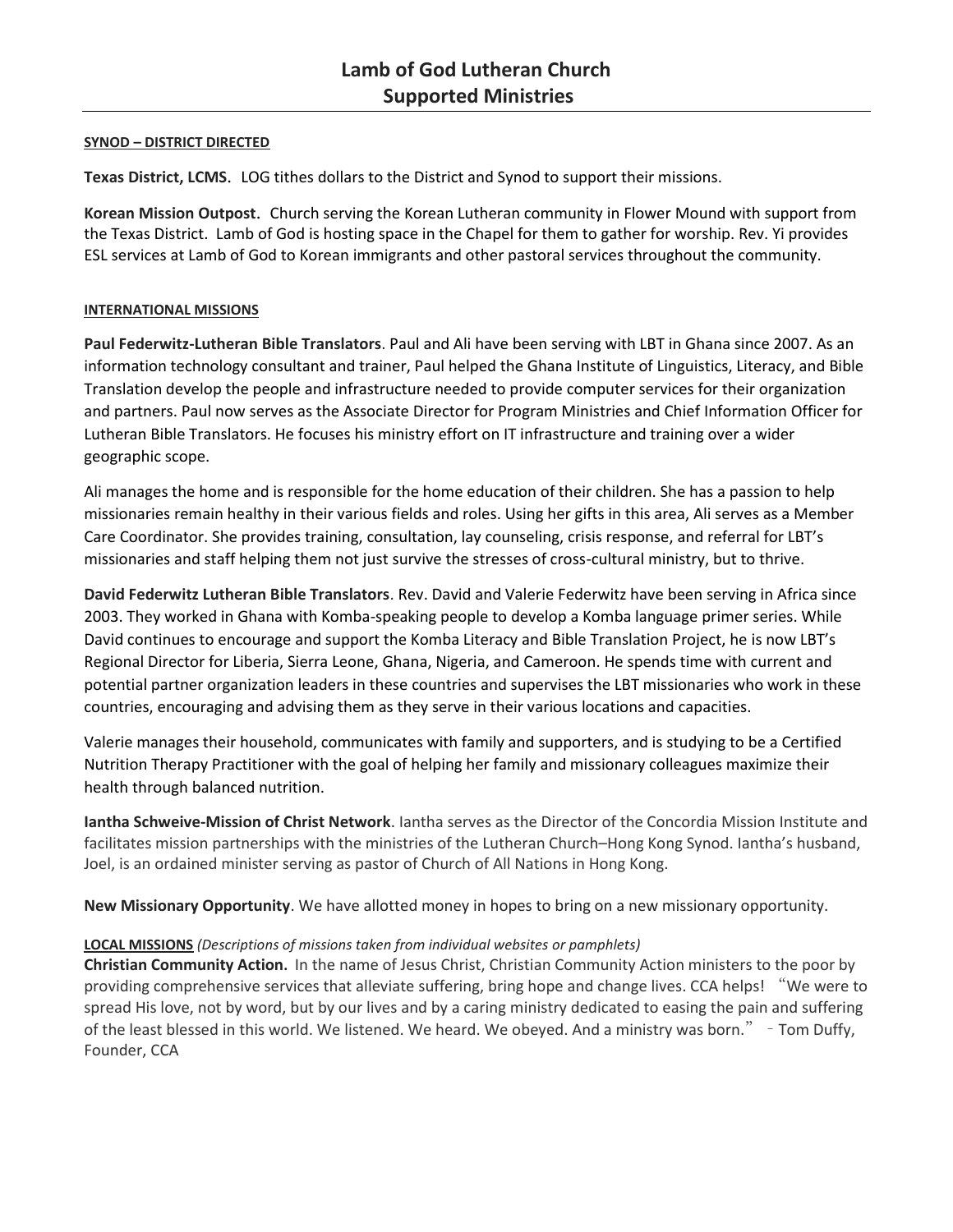#### **Lamb of God Lutheran Church Supported Ministries**

**Upbring Foster.** Upbring Foster, serving north Texas, is the largest provider of foster care and adoption services in Texas with 14 offices. The program staff is engaged in addressing the immediate need for more families willing and able to help foster infants, teens, siblings and children with special needs. All of the foster parents are required to undertake extensive training and background checks before children are placed in their homes.

**Journey to Dream.** Journey to Dream, primarily serving Denton County, equips and empowers youth to overcome adversity and live purposeful lives. Journey to Dream was born in 2004, founded on a single devotion: to support at-risk teens – those silently struggling with the isolation and chaos addiction and abuse so often bring. Since its inception, the organization has positively impacted more than 85,000 students through school assemblies, support groups, and community events – all aimed at empowering young people with the tools necessary to overcome adversity. Over the course of our work with youth, we discovered the hidden epidemic of youth homelessness, setting into motion our current and most challenging endeavor: Kyle's Place.

**University Lutheran Church-Austin.** University Lutheran Church (ULC) is a college outreach ministry of the Lutheran Church Missouri Synod (LCMS) to the University of Texas at Austin. It is our belief that today's college students are just as much broken sinners as the rest of humanity and seek to provide dying people with the lifegiving gifts of the Gospel, as well as connect them with fellow believers. We also have an International Student Ministry, which aids foreign students in adapting to the English Language and American Culture. This ministry also includes lessons in scripture, which exposes these students to the grand narrative of the Bible and, ultimately, the Gospel.

**The Station.** Ministry to university students at local colleges including NCTC and MSU. This organization is led by Gary Prindiville, member of LOG. LOG has supported this mission since its inception.

**Grace Like Rain.** GLR, primarily serving Denton County, comes alongside a family that is struggling, providing community, supportive relationships, and resources to address the underlying circumstances of poverty and homelessness.

**Young***Lives* **- Teen Parents.** More than 20 years ago, Young Life answered God's call to run headfirst into the chaos of teenage motherhood with the hope of Jesus and Young*Lives* was born. Young*Lives* primarily serving Lewisville/Flower Mound, has never wavered from the original vision to reach teen moms by entering their world, modeling the unconditional love of Christ, and encouraging them to become the women and mothers God created them to be. Through Young Life's time-tested methods and life-on-life mentoring, teen moms are empowered to make positive choices, set and achieve goals, and live a future rooted in Christ.

**Mobile Sonogram Program.** We are looking into partnering with a local mobile sonogram service to provide free sonograms as an outreach to women that have experienced an unplanned pregnancy. Ultrasound scans make a difference. When the mother has the opportunity to hear her unborn baby's heartbeat, she is more likely to choose life. We also want to look into offering a training seminar for volunteers to assist with a pregnancy crisis line or assist in a local pregnancy clinic where needed.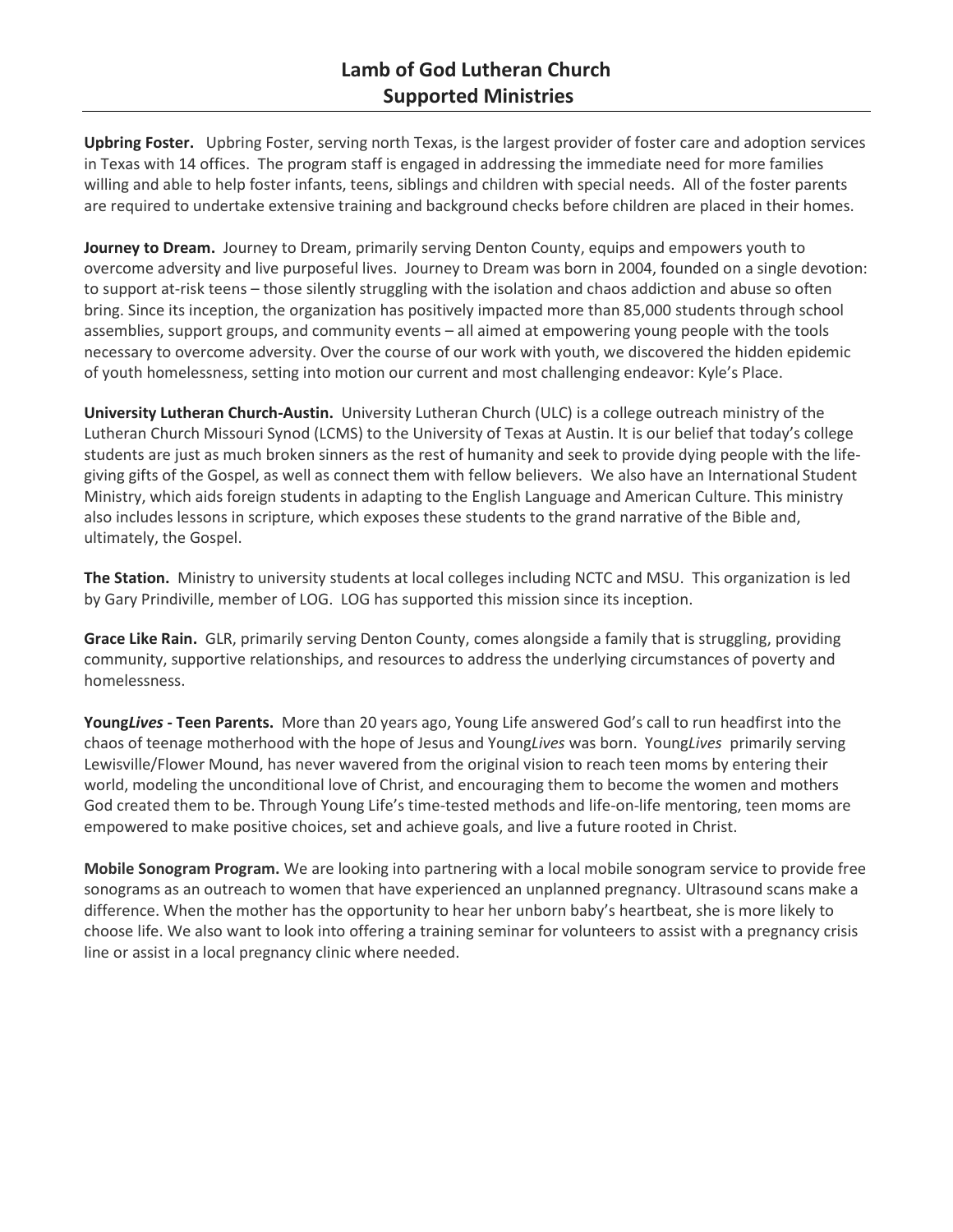## Ratification of New Members

#### **Recommended Motion:**

Motion to ratify and record the following people into membership at Lamb of God Lutheran Church in Flower Mound, TX

Chris and Joy Aguilar Jimmy and Kandi Baker Andy and Judy Cantrell Kris Marriott Matt and Rachel McMahon Joel and Mallory Payne Doug and Kay Robinson Herb Swanson Elsie Wetzstein

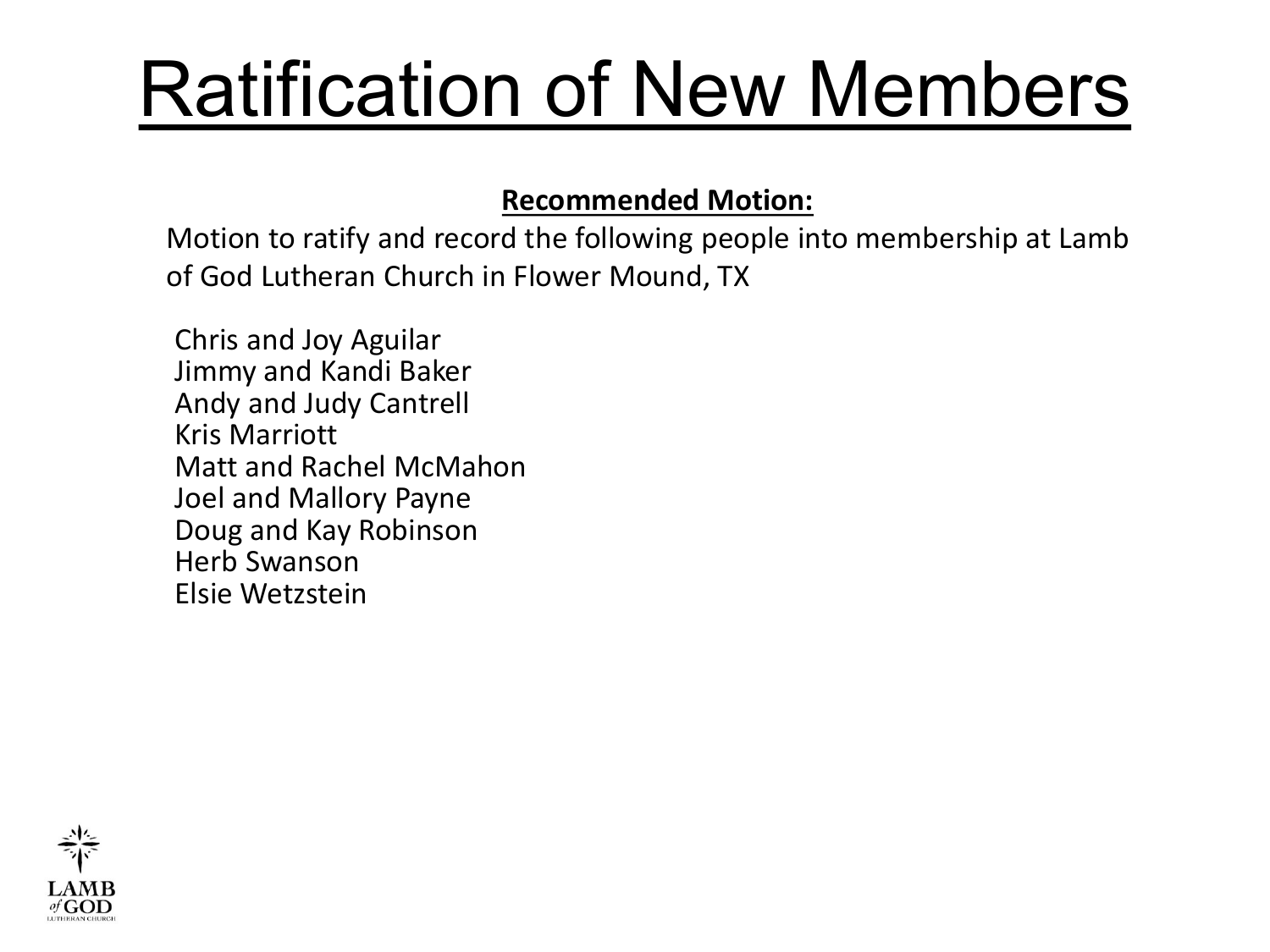## 2021- 2022 BUDGET



### Highlights:

- Total Budget : \$1,584,047 (minor decrease from prior budget)
- Assumes 1.5% increase in contributions over current year budget
- Includes a 6% reduction in ECM income due to current enrollment projections
- Changes
	- Mortgage payment reduced to \$8,272 starting in September
	- Health insurance Premiums increased by 8%
- Funds are not available for a dedicated Youth Director
- Restricted and designated funds used to cover a portion of salaries, youth ministries, and other general expenses

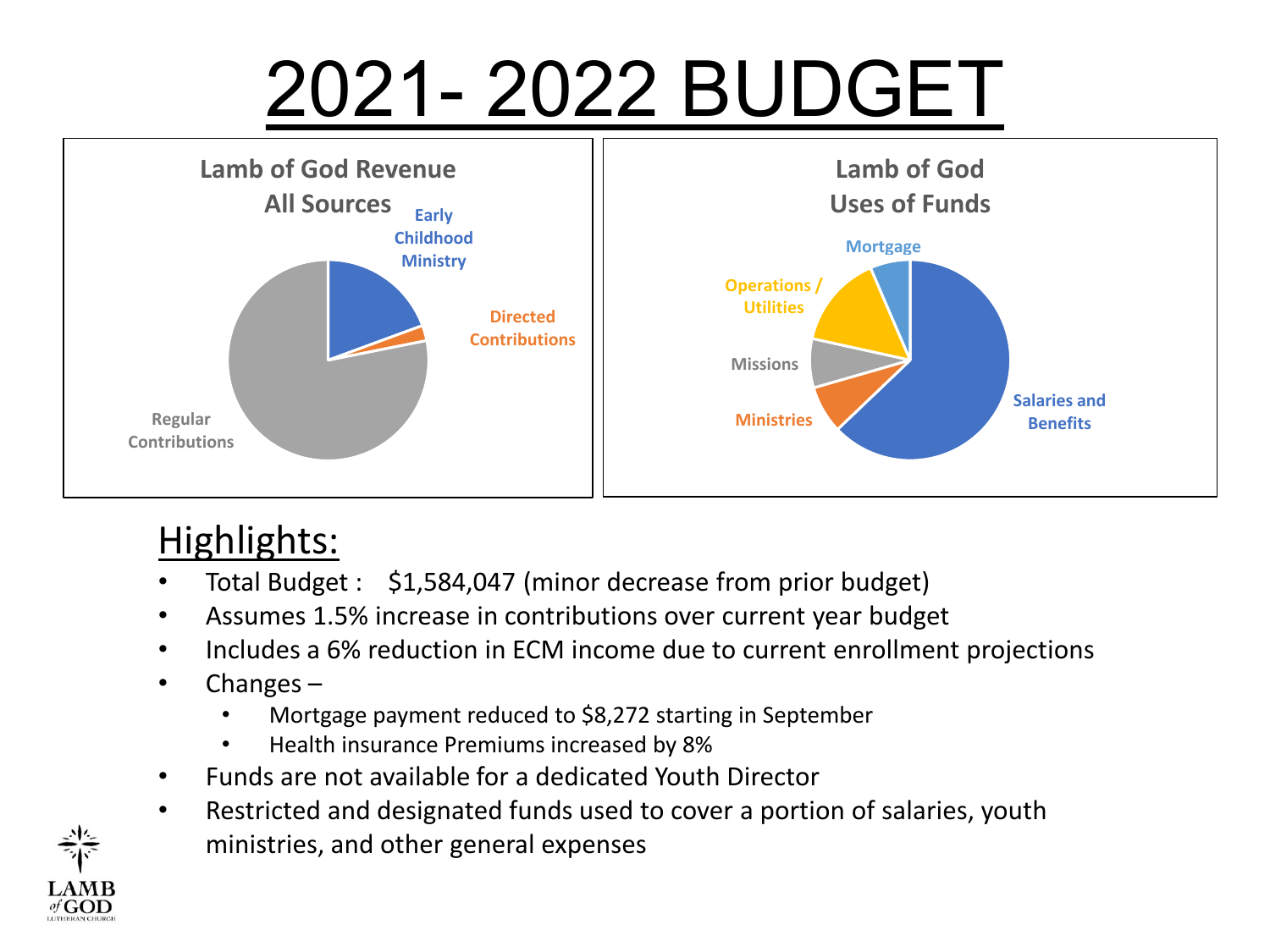### 2021-2022 Proposed Budget

|                                           | 2020-2021<br><b>Annual Budget</b> | 2021-2022<br><b>Proposed</b><br><b>Budget</b> |                               |
|-------------------------------------------|-----------------------------------|-----------------------------------------------|-------------------------------|
| <b>Ordinary Income/Expense</b>            |                                   |                                               |                               |
| <b>Income</b>                             |                                   |                                               |                               |
| 4000 - CHURCH INCOME                      |                                   |                                               |                               |
| 4010 Contributions Income                 |                                   |                                               |                               |
| 4011 · Envelopes                          | 1,144,146.69                      | 1,162,147.00                                  | Increased contributions       |
| $4012 \cdot$ Plate                        | 75,000.00                         | 75,000.00                                     | income by 1.5%                |
| 4013 · Sunday School                      | 500.00                            | 500.00                                        |                               |
| Total 4010 · Contributions Income         | 1,219,646.69                      | 1,237,647.00                                  |                               |
| Total 4020 · Designated Expense Reduction | 28,200.00                         | 8,500.00                                      | Use of \$30,000 of designated |
| Total 4030 · Miscellaneous Income         | 700.00                            | 700.00                                        |                               |
| 4040 Contingency Allocation               | 11,400.00                         | 30,000.00                                     | funds to balance budget       |
| Total 4000 · CHURCH INCOME                | 1,259,946.69                      | 1,276,847.00                                  |                               |
| 4500 · ECM INCOME                         |                                   |                                               |                               |
| 4510 · Registration                       | 35,000.00                         | 35,000.00                                     | Reduced ECM income based      |
| 4511 · Tuition                            | 290,000.00                        | 270,000.00                                    | on current enrollment         |
| 4516 · Enrichment                         | 2,200.00                          | 2,200.00                                      | expectations                  |
| Total 4500 · ECM INCOME                   | 327,200.00                        | 307,200.00                                    |                               |
| <b>Total Income</b>                       | 1,587,146.69                      | 1,584,047.00                                  | Overall budget reduced by     |
| <b>Gross Profit</b>                       | 1,587,146.69                      | 1,584,047.00                                  | \$3,099                       |
|                                           |                                   |                                               |                               |

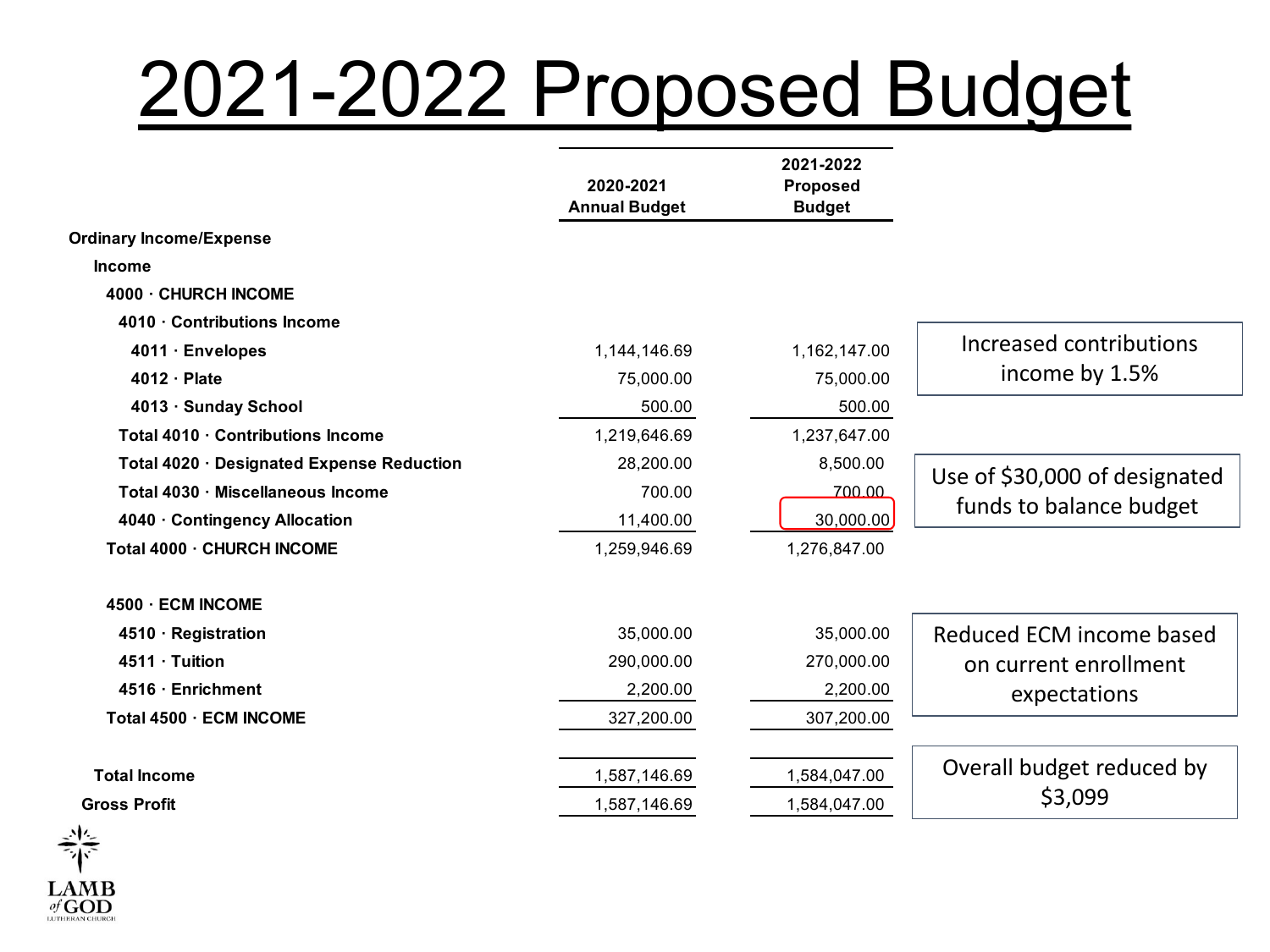## 2021 – 2022 Proposed Budget

|                                            | 2020-2021<br><b>Annual Budget</b> | 2021-2022<br><b>Proposed</b><br><b>Budget</b> |                                |
|--------------------------------------------|-----------------------------------|-----------------------------------------------|--------------------------------|
| <b>Expense</b>                             |                                   |                                               |                                |
| 5000 · CHURCH EXPENSES                     |                                   |                                               | Includes full year for         |
| Total 50 · SALARY/BENEFITS                 | 724,467.00                        | 758,837.00                                    | <b>Associate Pastor</b>        |
| Total 51 · BENEFITS/PAYROLL TAXES          | 246,200.00                        | 236,950.00                                    |                                |
| Total 52 · ALLOWANCES                      | 4,100.00                          | 4,100.00                                      |                                |
| Total 53 · CONFERENCES/CONT ED/INTERNSHIPS | 7,000.00                          | 8,500.00                                      | Outreach tithing 10% of        |
| Total 55 · PASTORAL MINISTRY               | 5,800.00                          | 5,800.00                                      | current year contributions     |
| Total 56 · MUSIC MINISTRY                  | 8.250.00                          | 7,950.00                                      | budget                         |
| Total 67 · MULTI-MEDIA MINISTRY            | 750.00                            | 750.00                                        |                                |
| Total 57 · ELDER MINISTRY                  | 2,075.00                          | 1,375.00                                      | Youth Ministry does            |
| Total 68 · CARE MINISTRY                   | 300.00                            | 2,200.00                                      | significant fund raising to    |
| Total 58 · OUTREACH MINISTRY               | 123.342.69                        | 125,357.00                                    | cover mission trips and other  |
| <b>Total 59 - EDUCATION MINISTRY</b>       | 200.00                            | 200.00                                        |                                |
| Total 60 · EARLY CHILDHOOD MINISTRY        | 15,100.00                         | 16,200.00                                     | activities                     |
| Total 61 · CHILDREN'S MINISTRY             | 13,850.00                         | 13,850.00                                     | Facilities budget reduced by   |
| Total 62 · YOUTH MINISTRY                  | 4,100.00                          | 4,100.00                                      | \$34,184 mostly due to utility |
| Total 63 · FELLOWSHIP MINISTRY             | 4,000.00                          | 4,000.00                                      |                                |
| Total 64 · SERVANTHOOD MINISTRY            | 1,650.00                          | 1,650.00                                      | and mortgage savings           |
| Total 65 · FACILITIES/FINANCE MINISTRIES   | 375,462.00                        | 341,278.00                                    |                                |
| Total 66 · CMC MINISTRY                    | 1,200.00                          | 1,200.00                                      |                                |
| Total 5000 · CHURCH EXPENSES               | 1,587,146.69                      | 1,584,047.00                                  | Overall budget reduced by      |
| <b>Total Expense</b>                       | 1,587,146.69                      | 1,584,047.00                                  | \$3,099                        |
| <b>Net Ordinary Income</b>                 | 0.00                              | 0.00                                          |                                |
| Net Income                                 | 0.00                              | 0.00                                          |                                |

**LAME** of  $GOD$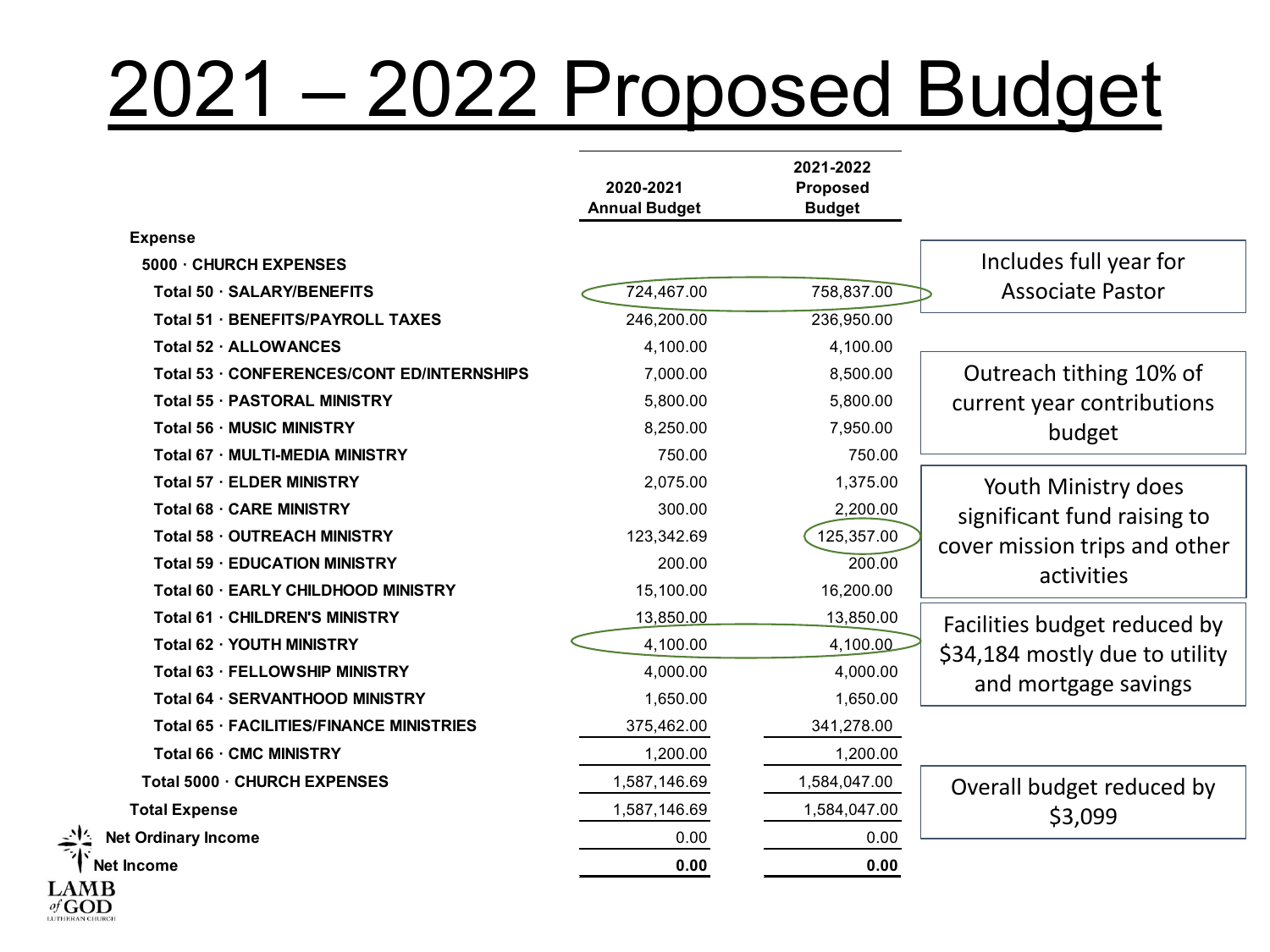### 2021-2022 Budget Approval

**Recommended Motion:** 

Motion to approve the 2021-2022 Lamb of God budget as presented.